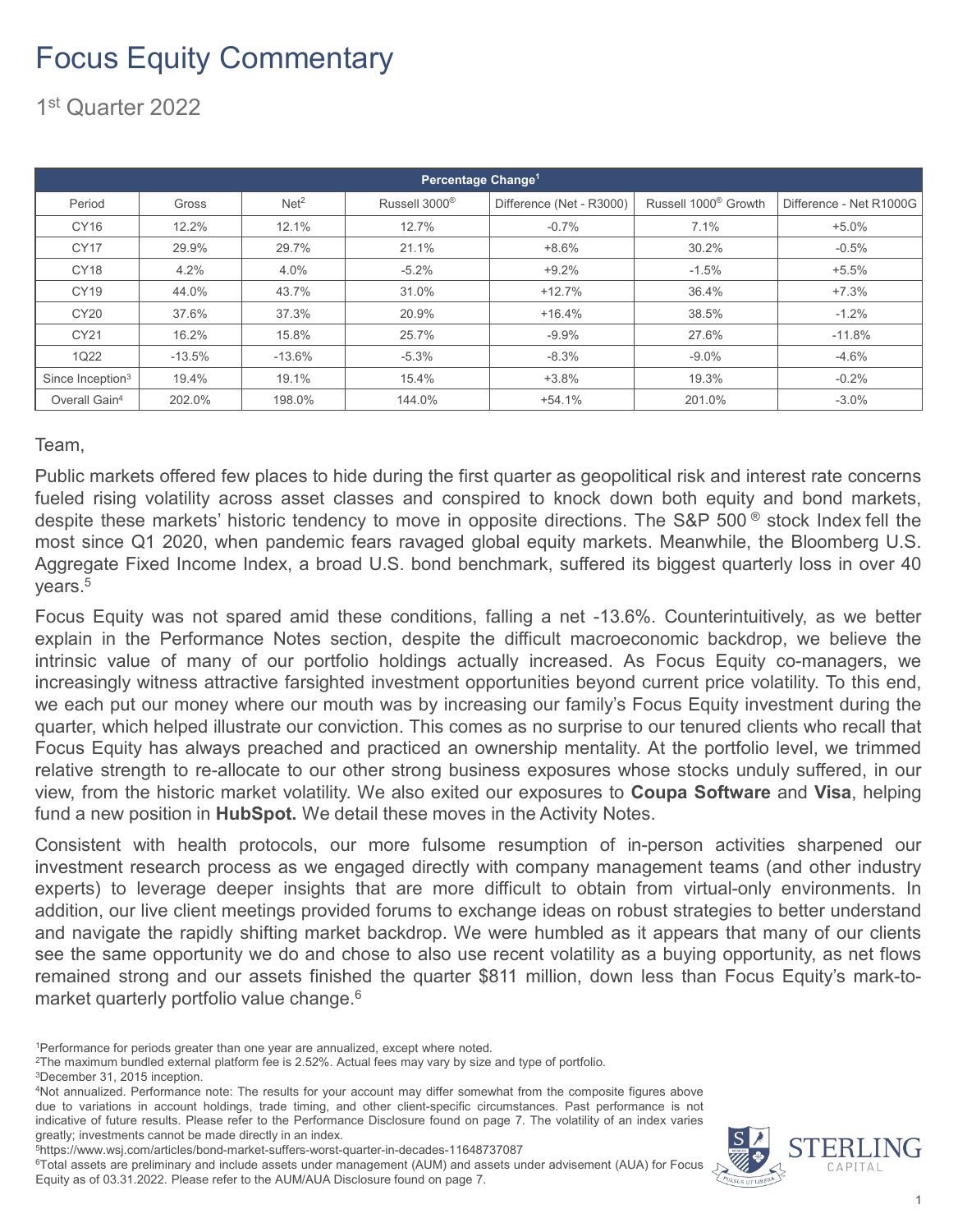1st Quarter 2022

#### **Performance Notes**

Recent news has been grim.

Inflation surpassed 40-year highs. The Nasdaq sank into a bear market. Russia launched the largest European ground invasion since World War II. The U.S. yield curve began to invert, signaling possible recession. During Q1, these headlines (and more) inflamed markets, sparking rapid investor style rotation to value and safety, especially Energy and Utilities (the only S&P sectors that rose in Q1). Paradoxically, amid the conflagration, investors neglected quality – an attribute Focus Equity never comprises – which was the worst-performing factor in the quarter. 7

Due in part to our portfolio's longstanding bias for quality and purposeful lack of exposure to those two rising sectors, Focus Equity (-13.6%) trailed the losses of the Russell 1000<sup>®</sup> Growth Index (-9.0%) and the broad Russell 3000® Growth Index (-9.3%). During Q1, Focus Equity's first quarter performance attribution revealed top return contributors **Casella Waste** (+31 basis points (bps)), **HubSpot** (+1 bps), **Amazon** (-3 bps), **Visa** (-5 bps), and **Mastercard** (-5 bps). Bottom contributors to total returns were **Shopify** (-129 bps), **S&P Global** (- 119 bps), **Twilio** (-107 bps), **Coupa** (-98 bps), and **Okta** (-93 bps). Combined together, two large index stocks (Apple and Tesla), where Focus Equity has no exposure, had an attribution effect which accounted for approximately one-third of the R1000G performance delta in Q1. We strongly believe this quarter's portfolio weakness was less about company fundamentals (which remain strong) and instead was driven by the market's digestion of higher interest rates, which now exceed pre-pandemic levels at several points on the curve.

At a high level, visibility became clouded during the quarter, with the previously cited macroeconomic concerns dominating headlines and obscuring any lens towards steady trend lines. As a result, markets waivered, while volatility picked up across geographies and asset classes. The standard deviation of Q1 price swings finished the quarter above five-year averages for stocks globally (i.e., in U.S., developed, and emerging markets), as well as U.S. bonds.<sup>8</sup> Continued inversion along segments of the U.S. yield curve (which saw 5/10 and 5/30 term premiums finish the quarter negative, i.e., "inverted") fueled worry that a domestic recession is imminent.<sup>9,10</sup> As data driven investors, we would note that that while history indeed shows yield curve inversions have been leading indicators of U.S. recessions, inversions have also been a poor predictor of medium-term equity market weakness. In fact, since inception of the six inversions witnessed over the past 45 years, the market finished strongly and was higher 24 months later in five (or over 80%) of those periods. <sup>11</sup> Therefore, based on history, investor concern regarding negative stock market returns (postinversion) is misplaced.

Moreover, we are not seeing ill effects from either recession or inversion signals in Focus Equity business results, which continue to instead see broad, accelerating longer term secular growth that can transcend shorter term cyclically driven economic susceptivity.

7https://www.msci.com/www/blog-posts/factors-in-focus-disentangling/03100660256

8https://www.morningstar.com/articles/1087132/13-charts-on-the-markets-first-quarter-performance

9https://www.reuters.com/business/finance/us-yield-curve-inversion-what-is-it-telling-us-2022-03-29/ 10https://www.frbsf.org/economic-research/publications/economic-letter/2018/march/economic-forecasts-with-yield-curve/

11https://www.ft.com/content/38c034cd-aa1a-45f8-8c19-246a91ab6f11

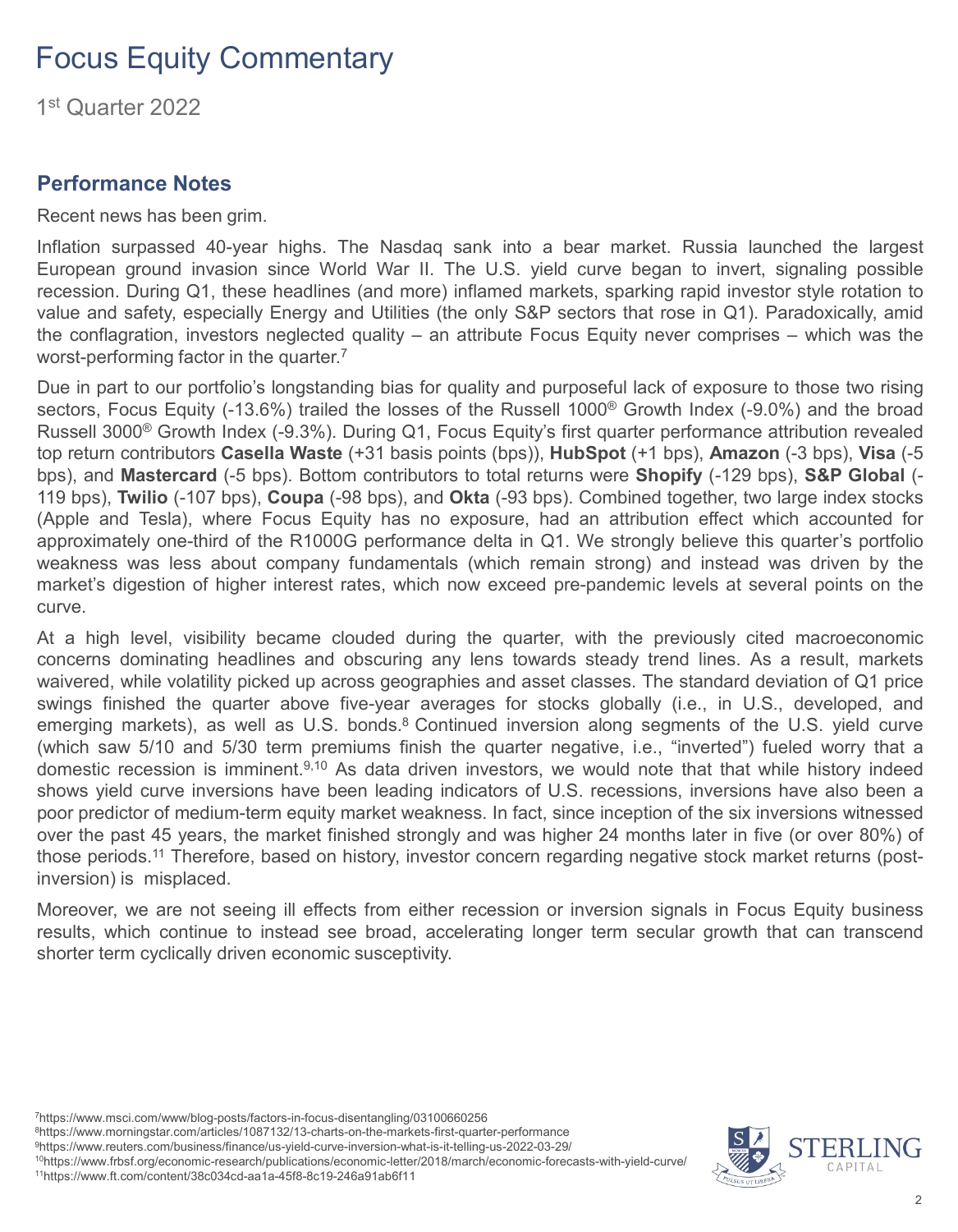1st Quarter 2022

Workday, for example, just saw the fastest growth in new full year annual contract value bookings in over five years. Focus Equity's largest holding, S&P Global, saw all four businesses contribute growth in both revenue and adjusted operating profit margin, even as the company closed its transformative IHS Markit acquisition and accelerated plans to complete a repurchase of \$12 billion (or over 8% of the market capitalization) of stock this year. HubSpot reported accelerating sales growth across regions as domestic and international customers continued digital transformation projects. Old Dominion outpaced inflation by realizing strong price gains while expanding margins to invest in network growth, fueling continued market share gains from slowerfooted peers. Heico customers are requesting faster development of new components that they cannot currently source from commercial aerospace aftermarket original equipment manufacturers (OEMs) due to supply chain part shortages and inflationary cost increases, helping fuel six consecutive quarters of sequential growth in net sales and operating income in this large Heico business segment.

We see a theme here. Simply put, customers increasingly want more from Focus Equity's companies which are steadfastly executing from a growth (not recession) playbook. Business remains strong, and we believe these companies have become sustainably more valuable, not less. Yet a tougher macro backdrop has pushed down prices for most asset classes, including Focus Equity stocks, creating what we believe is a growing gap between price (which is down) and value (which in our view, continues to go up). Thus, we see the opportunity amid current market volatility to buy quality for good value in a timely manner, informing both the portfolio moves described in the Activity Notes and your co-managers' own increased Focus Equity investment during the quarter.

#### **Activity Notes**

During Q1, we selectively trimmed relative strength (i.e., **Microsoft,** whose AAA-rated balance sheet offered some protection year-to-date from the market's stiffest headwinds that have stifled other stocks) and redeployed proceeds to shore up exposure to quality franchises whose stock prices had disproportionately fallen and, in our view, did not reflect the strength of fundamentals we are witnessing. We also added a new position in **HubSpot**, funded in part from our exits of **Coupa Software** and **Visa**.

We have long admired the management team and growth model at HubSpot, which has sat amongst our deep bench of watch list prospects as we have closely tracked its business progression for several years. HubSpot competes in the attractive end market for global customer relationship management (CRM) software, the largest of all software markets, and also one of the fastest growing. <sup>12</sup> The successful history of Salesforce – the 400 lb gorilla in enterprise CRM – provides a proof statement illustrating how broad and deep this market really is. Today, that company boasts clouds for both sales and service that each sport revenue runrates of \$6+ billion after 22 years, growing ~20% year-over-year (y/y). HubSpot also competes in this market, but, unlike Salesforce, focuses on a different customer segment: mid-market business-to-business (B2B) companies, which they define as smaller companies that have between 2-2,000 employees. Since the company is earlier in its life phase than Salesforce, revenues are 20x smaller (\$1.3 billion in 2021) but growing much faster (+45% y/y).

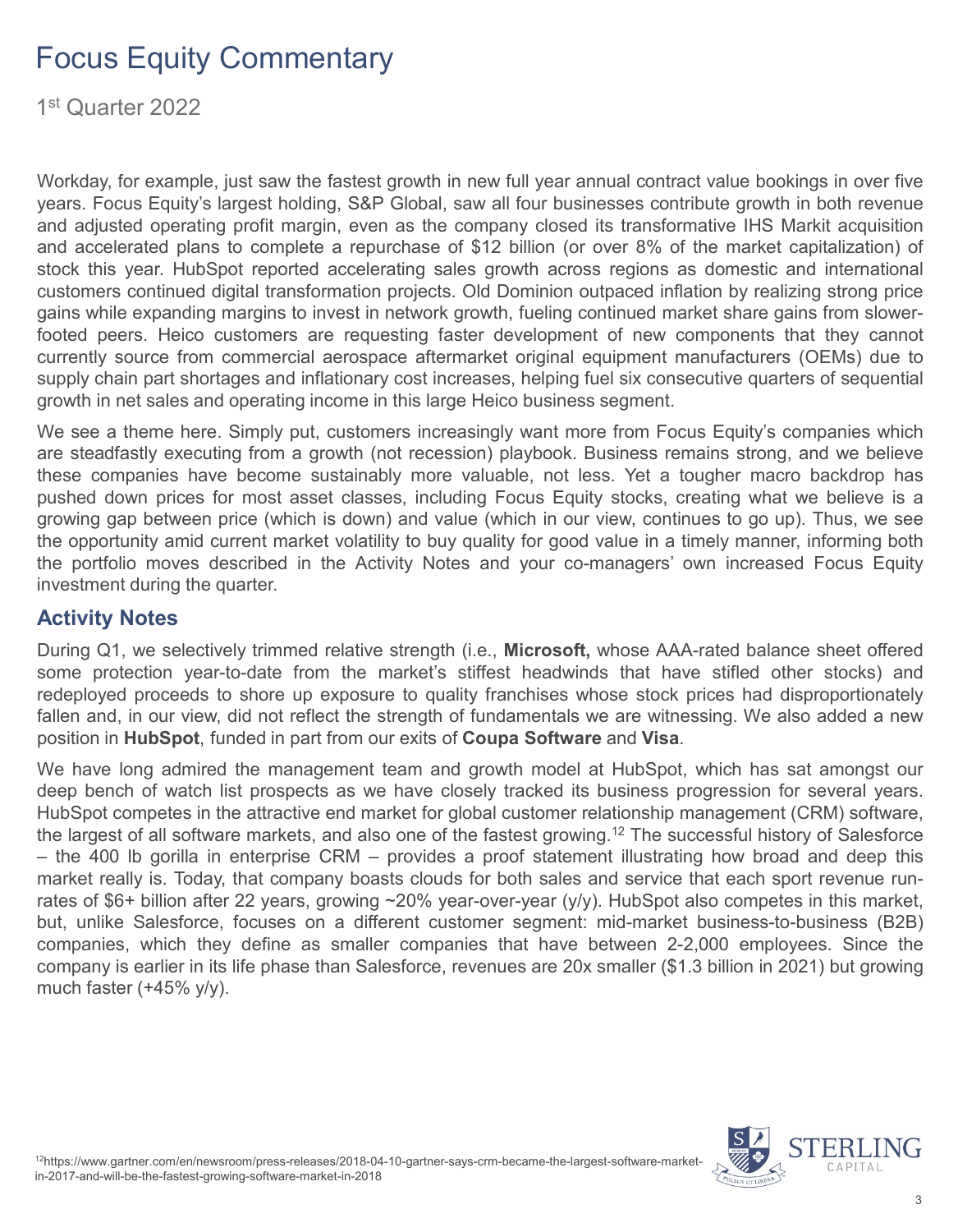1st Quarter 2022

Co-founded in 2005 and still led by MIT classmates of ours, Executive Chair Brian Halligan and Chief Technology Officer Dharmesh Shah, HubSpot originally began as a marketing app to help small businesses manage customer interactions. Today, the solution has broadened into a suite, boasting several product lines called 'hubs' including marketing, sales, service, content management, and operations. Unlike other platforms such as Salesforce which have been cobbled together over many acquisitions, HubSpot's differentiated CRM Platform has been deliberately molded organically to feature one login, one user interface, one database, and one team for support. Onboarding is easy as the platform starts free and grows with customers, and it is tailormade to scale its power and technical sophistication without losing its ease-of-use over time. Finally, the platform seamlessly integrates with hundreds of external applications, making it easy to configure HubSpot's functionality and customize it for any business.

As we watched the business progressively expand its offering, the HubSpot team's consistent execution of its growth strategy has sharpened our view of the company's opportunity to attain CRM leadership status in the large and fast-moving small and medium sized business (SMB) market segment, which our experience indicates is often easier said than done. Success at the SMB level is often made difficult because customer churn is an important impediment to scale due to inherently high rates of SMB business formation and failure that typically keeps client retention rates low. In turn, this requires high velocity sales models to keep a constant stream of new customers coming through the door. HubSpot, however, leveraged its visible brand and market presence combined with steady new product introductions to attain what we believe is sustainable wallet share expansion, even while steadily moving up market to target more reliable mid-market enterprise customers. Our investment thesis rests on a founder-led market leader in a visible growth market with a peerleading product suite that we believe can continue to expand across geographies, industries, and client types. With our portfolio entry timed amid macro volatility, this creates what we believe is undue multiple compression for a high-quality franchise with excellent long-term prospects.

Since we are receiving an increasing volume of client questions regarding ESG, it is timely that we now offer a quick comment to directly address this topic. Although Focus Equity is not an ESG strategy, we factor ESG considerations into our investment analysis, along with other fundamental data. HubSpot provides our most recent illustrative proof statement here. Not only does the company publish an annual Sustainability Report, but it also achieved carbon neutrality since its inception after offsetting all emissions. The company features seven (of ten total) ethnically or gender diverse directors, and was recently voted the #2 best place to work by Glassdoor Employees' Choice Awards.<sup>13</sup> The company's 16-member management team includes five women and four people of color, including CEO Yamini Rangan. The total employee base is 46% female. Even though Focus Equity is not an ESG strategy, we have considered these factors, in part because we hold dear the old Peter Drucker maxim that "culture eats strategy for breakfast" and acknowledge that a broad diversity of viewpoints, experiences, and talent within a highly motivated organization often creates a culture that can deliver the best results for companies, stakeholders, and investors like us.

We'll close with a reminder that, as the founder-led HubSpot investment thesis description attests, we continue to value ownership mindsets. To that end, it is important to reemphasize that Focus Equity remains both your co-managers' largest family investment, and, as previously described, each of us increased our investments during Q1. Simply put, we eat our own cooking and are strongly incentivized to continuously protect and grow your Focus Equity investment. We encourage you to share our story with your friends.

13https://www.glassdoor.com/Award/Best-Places-to-Work-LST\_KQ0,19.htm **ESG Risk**: The use of ESG factors could result in selling or avoiding investments that subsequently underperform. As a result, strategies that take ESG factors into account could underperform similar strategies that do not take into account ESG factors.

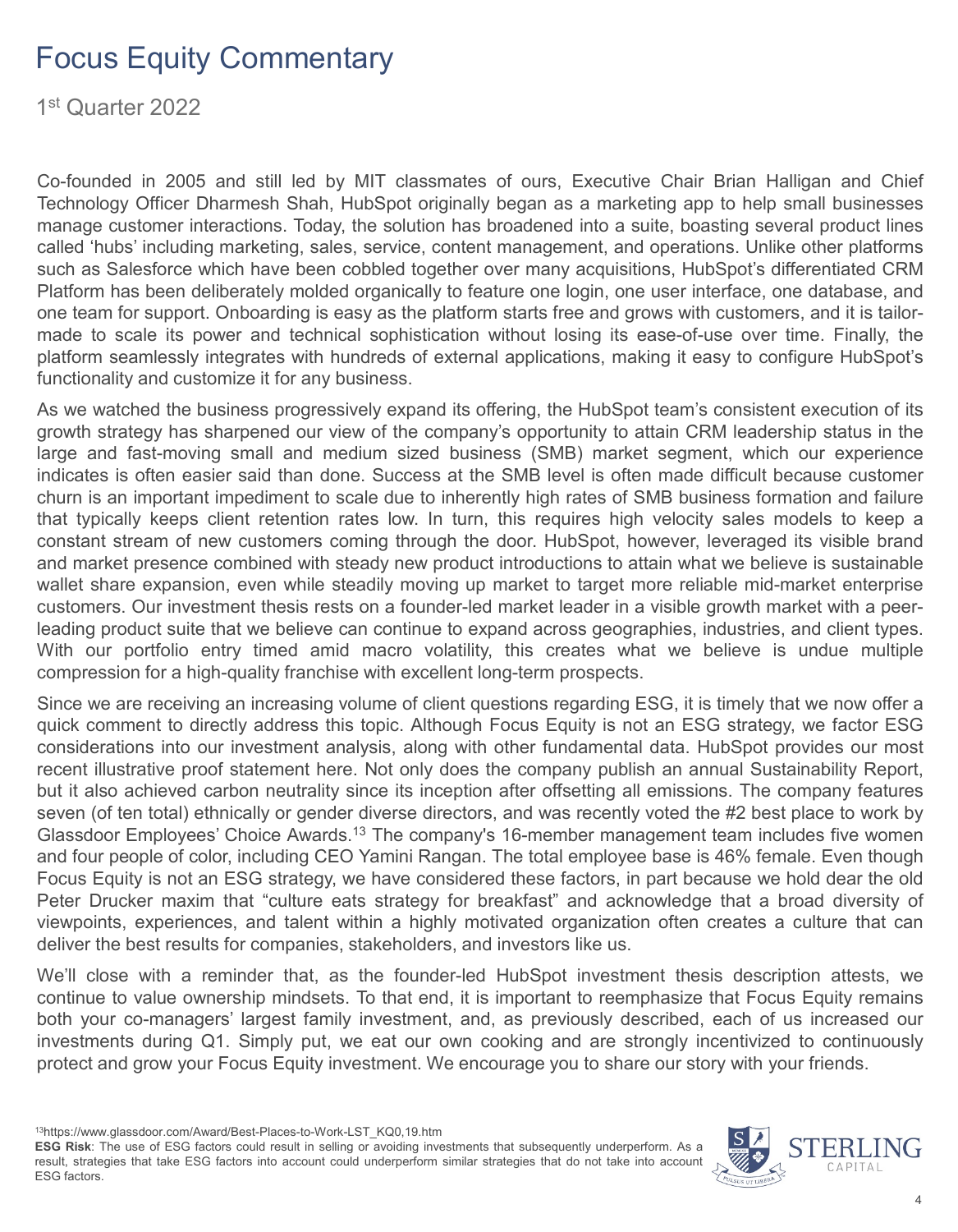1st Quarter 2022

Just below the text of this letter, you will find Focus Equity's quarter-end position list. The strategy remains concentrated in 23 active positions with 39% of assets in the top five, 65% in the top 10, and 83% in the top 15 positions. We have relatively few eggs, but watch our basket closely.

Stay healthy. Stay safe.

Thanks for your trust and investment in us.

Colin Ducharme, CFA® Co-Portfolio Manager

Jeremy Lopez, CFA® Co-Portfolio Manager

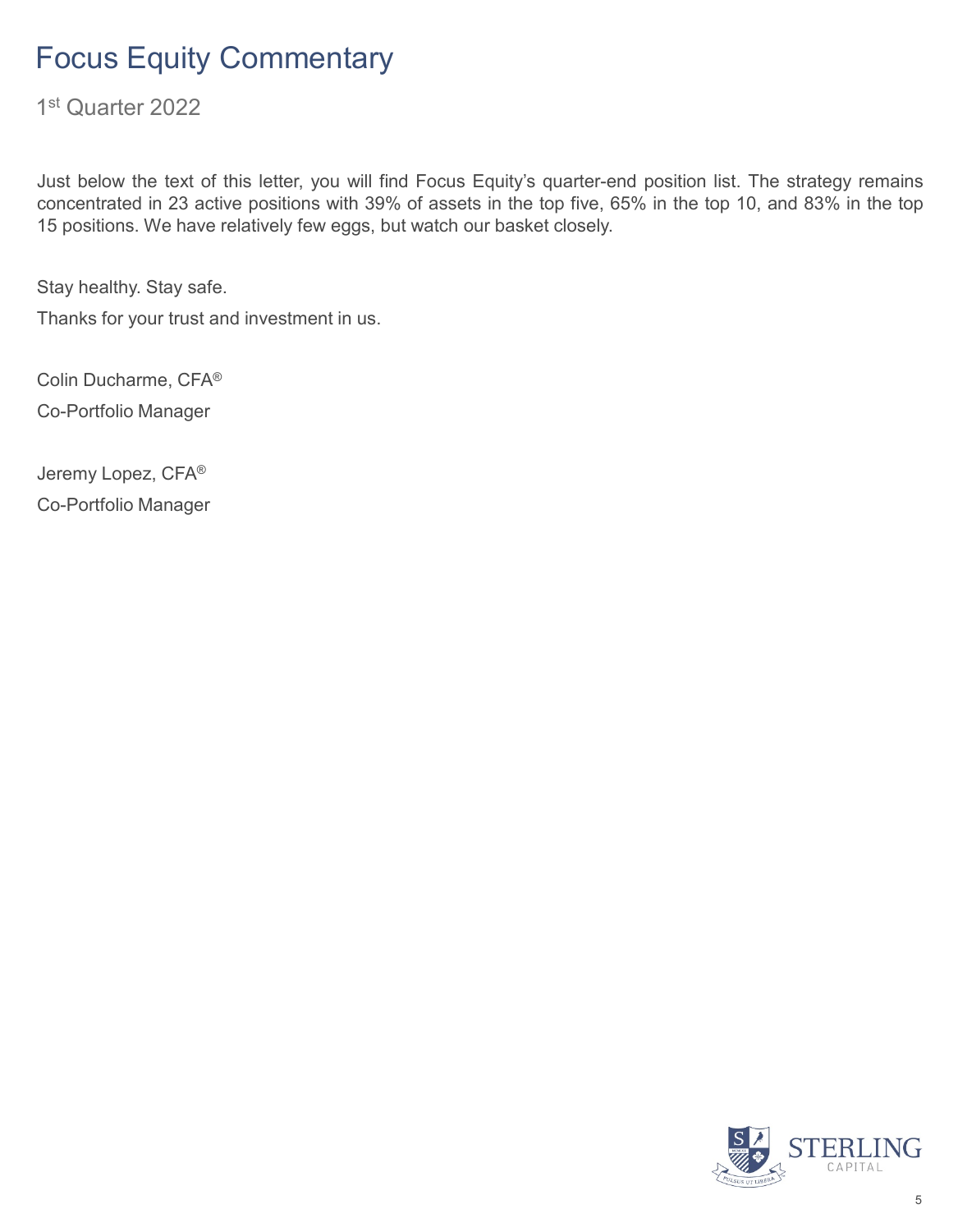1<sup>st</sup> Quarter 2022

#### 31 March 2022 Positions\*

| 9.2% |
|------|
| 9.1% |
|      |
|      |
| 6.6% |
| 6.1% |
| 5.4% |
| 5.0% |
| 5.0% |
| 4.6% |
| 4.4% |
| 3.6% |
| 3.4% |
| 3.3% |
| 3.3% |
| 2.4% |
| 2.4% |
| 2.4% |
| 2.3% |
| 2.2% |
| 2.0% |
| 1.7% |
| 1.5% |
| 0.1% |

| <b>Top 5 Total</b> | 38.9% |
|--------------------|-------|
| Top 10 Total       | 65.0% |
| Top 15 Total       | 83.0% |
| Top 20 Total       | 94.7% |

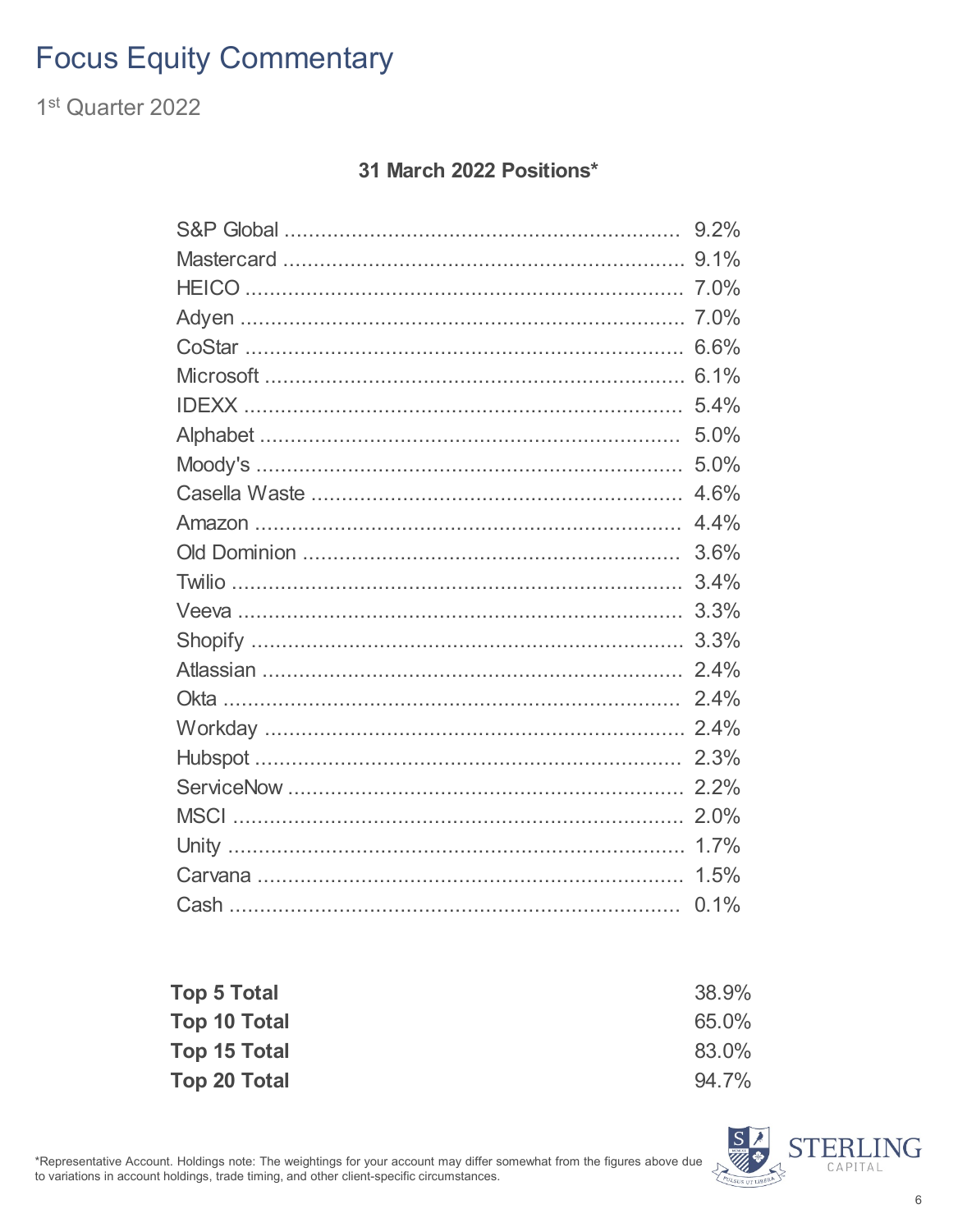## Important Information

#### **Disclosures**

**Performance Disclosure:** Performance is preliminary and is annualized for periods longer than one year. Net of fees performance returns are presented net of the maximum SMA bundled fee which includes all charges for trading costs, advisory services, portfolio management, custody and other administrative fees. "Pure" Gross of fees performance returns do not reflect the deduction of any fees including trading costs; a client's return will be reduced by the management fees and other expenses it may incur. Investment management fees are described in Sterling's Form ADV 2A. Performance reflects the reinvestment of interest income and dividends and realized capital gains. The performance presented represents past performance and is no guarantee of future results. Performance is compared to an index, however, the volatility of an index varies greatly and investments cannot be made directly in an index. Market conditions vary from year to year and can result in a decline in market value due to material market or economic conditions. The Performance is considered Supplemental Information to the GIPS Composite Report which is attached.

**AUM/AUA Disclosure:** Sterling's preliminary Assets Under Advisement ("AUA") differs from our regulatory Assets Under Management ("AUM") for which we provide continuous and regular investment management services as disclosed in our ADV. AUA generally refers to non-discretionary assets for which Sterling provides advice or consultation for which Sterling does not have authority to effectuate transactions. Such services include Model portfolios and assets Sterling advises as an outsourced Chief Investment Officer on a non-discretionary basis.

**The S&P 500® Index** is a readily available, carefully constructed, market-value-weighted benchmark of common stock performance. Currently, the S&P 500 Composite includes 500 of the largest stocks (in terms of stock market value) in the United States and covers approximately 80% of available market capitalization.

**The Bloomberg 1-3 Year U.S. Aggregate Bond Index** is the 1-3 year component of the U.S. Aggregate Index. The Bloomberg U.S. Aggregate Bond Index represents securities that are SEC-registered, taxable and dollar denominated. The index covers the U.S. investment grade fixed rate bond market, with index components for government and corporate securities, mortgage pass through securities, and asset-backed securities.

**The Russell 1000® Growth Index** measures the performance of the large-cap growth segment of the U.S. equity universe. It includes those Russell 1000® companies with higher price-to-book ratios and higher forecasted growth values. The Russell 1000® Growth Index is constructed to provide a comprehensive and unbiased barometer for the large-cap growth segment. The index is completely reconstituted annually to ensure new and growing equities are included and that the represented companies continue to reflect growth characteristics.

**The Russell 3000® Index** measures the performance of the largest 3,000 U.S. companies representing approximately 98% of the investable U.S. equity market. The Russell 3000<sup>®</sup> Index is constructed to provide a comprehensive, unbiased and stable barometer of the broad market and is completely reconstituted annually to ensure new and growing equities are included.

Technical Terms: **ESG:** ESG is the acronym for Environmental, Social, and (Corporate) Governance, the three broad categories, or areas, of interest for what is termed "socially responsible investors." They are investors who consider it important to incorporate their values and concerns (such as environmental concerns) into their selection of investments – as opposed to simply considering the potential profitability and/or risk presented by an investment opportunity. (Technical definitions are sourced from Corporate Finance Institute and Investopedia.)

**ESG Risk:** The use of ESG factors could result in selling or avoiding investments that subsequently perform well or purchasing investments that subsequently underperform. As a result, strategies that take ESG factors into account could underperform similar strategies that do not take into account ESG factors.

**ESG Considered:** Sterling is committed to achieving the best possible risk adjusted returns for our clients. To achieve these results, a variety of factors are considered, including ESG issues. Sterling strategies that take the ESG Considered approach analyze ESG as one part of the research mosaic and consider it, along with other fundamental data, during the investment process. Sterling strategies designated as ESG Considered do not claim ESG Integration.

**The Chartered Financial Analyst® (CFA)** charter is a graduate-level investment credential awarded by the CFA Institute — the largest global association of investment professionals. To earn the CFA charter, candidates must: 1) pass three sequential, six-hour examinations; 2) have at least four years of qualified professional investment experience; 3) join CFA Institute as members; and 4) commit to abide by, and annually reaffirm, their adherence to the CFA Institute Code of Ethics and Standards of Professional Conduct.

Specific securities identified and described do not represent all of the securities purchased, sold or recommended to clients. There are no assurances that securities identified will be profitable investments. The securities described are neither a recommendation nor a solicitation. Security information is being obtained from resources the firm believes to be accurate, but no warrant is made as to the accuracy or completeness of the information.

Past performance is not indicative of future results. Any type of investing involves risk and there are no guarantees that these methods will be successful.

The opinions contained in the preceding commentary reflect those of Sterling Capital Management LLC, and not those of Truist Financial Corporation or its executives. The stated opinions are for general information only and are educational in nature. These opinions are not meant to be predictions or an offer of individual or personalized investment advice. They are not intended as an offer or solicitation with respect to the purchase or sale of any security. This information and these opinions are subject to change without notice. All opinions and information herein have been obtained or derived from sources believed to be reliable. Any type of investing involves risk and there are no guarantees. Sterling Capital Management LLC does not assume liability for any loss which may result from the reliance by any person upon such information or opinions.

Investment advisory services are available through Sterling Capital Management LLC, an investment adviser registered with the U.S. Securities & Exchange Commission and an independently-operated subsidiary of Truist Financial Corporation. Sterling Capital Management LLC manages customized investment portfolios, provides asset allocation analysis and offers other investment-related services to affluent individuals and businesses. Securities and other investments held in investment management or investment advisory accounts at Sterling Capital Management LLC are not deposits or other obligations of Truist Financial Corporation, Truist Bank or any affiliate, are not guaranteed by Truist Bank or any other bank, are not insured by the FDIC or any other federal government agency, and are subject to investment risk, including possible loss of principal invested.

Sterling Capital does not provide tax or legal advice. You should consult with your individual tax or legal professional before taking any action that may have tax or legal implications.